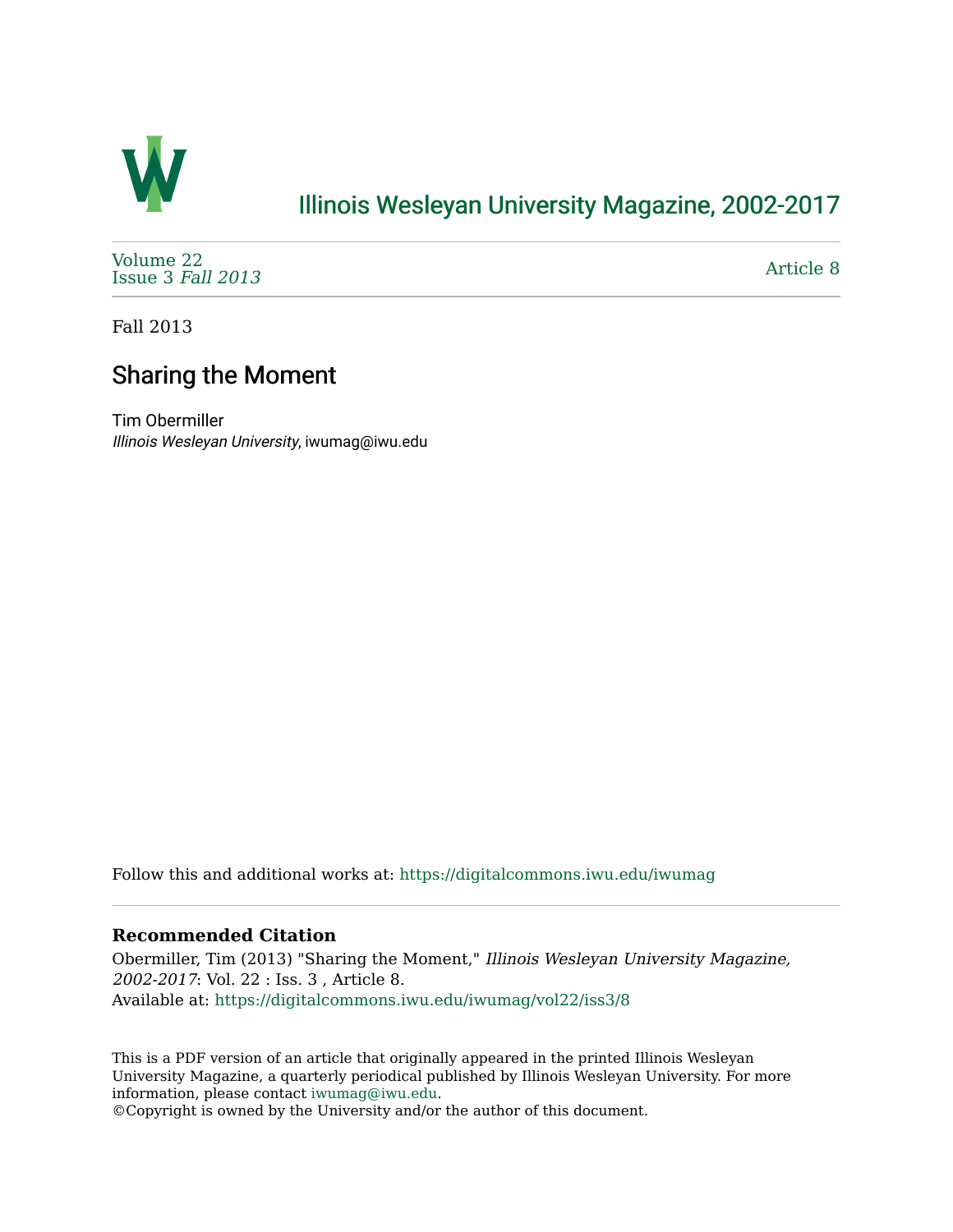# Sharing the Moment

# Cover Page Footnote

In a performance at her alma mater, Christine Kefferstan '73 combined talents with her daughter Mary.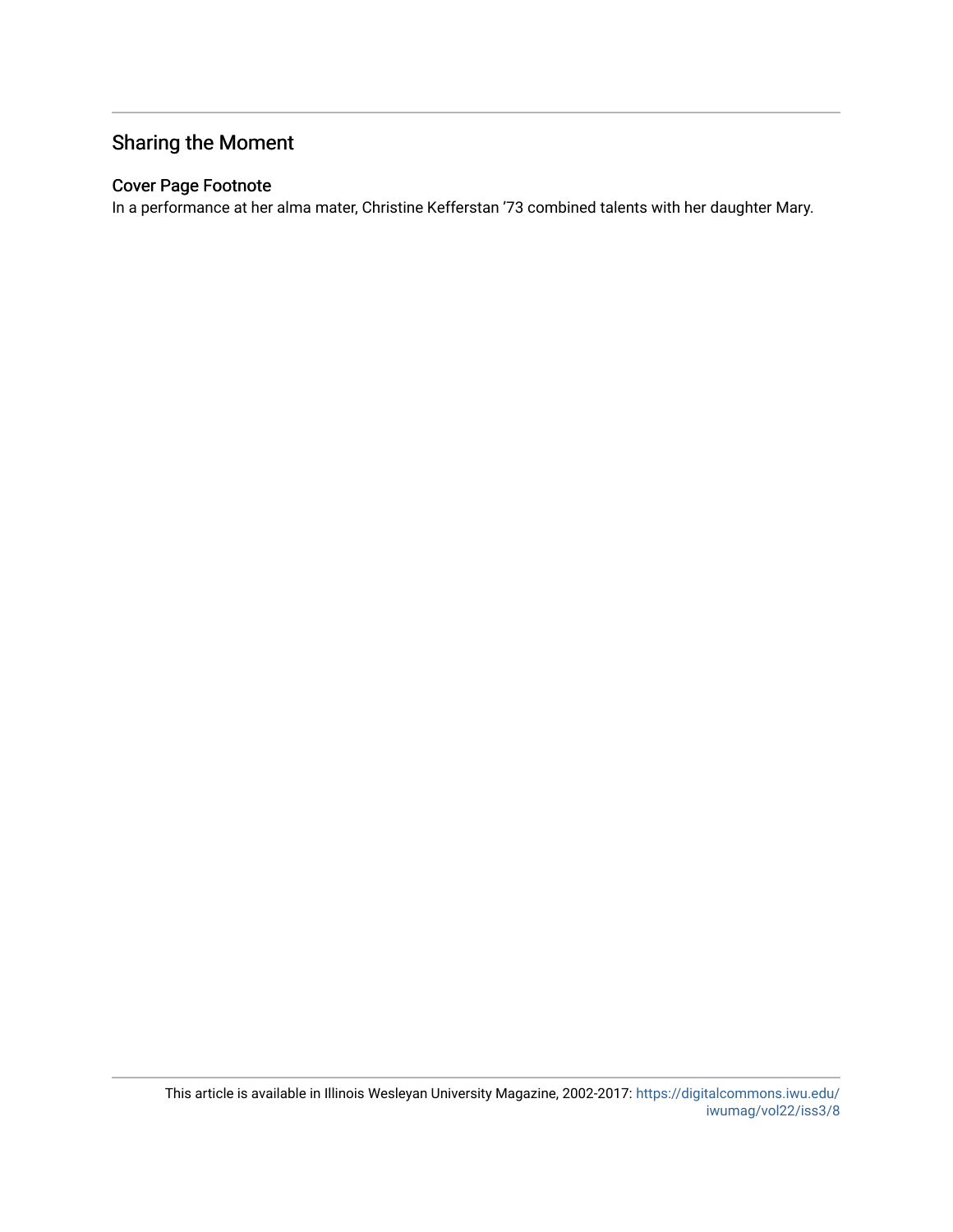

## **In a performance at her alma mater, Christine Kefferstan '73 combined talents with her daughter Mary.**

# **Story by TIM OBERMILLER Portrait photo by B CORBIN**

As a renowned pianist, Christine (Bane) Kefferstan '73 has given performances around the world. But none were quite like the recital she presented Aug. 29 at Illinois Wesleyan.

Christine and Mary Kefferstan's two-piano recital in Presser Hall's Westbrook Auditorium finished a summer tour for the mother-daughter duo that included stops in Malaysia and Indonesia.

Christine credits **IWU School of Music** professors such as Bedford Watkins and Anna McGrosso for inspiration in launching a career that combined performance and academics. With a Ph.D. from the Cincinnati Conservatory of Music, Christine is now a professor of piano at West Virginia University (WVU), Morgantown, where she has been recognized for teaching excellence by both WVU and the West Virginia Music Teachers Association. Recent recitals have taken Christine to England and Central America, as well as many stops in the U.S. and Canada. Christine is also is a founding member of the Sarasvati Trio (named after the Hindu goddess of all arts) with fellow WVU faculty.

Daughter Mary also keeps busy as a soloist, chamber musician and teacher. In 2008, she won the Concerto Competition hosted by Duquesne University, where she received her bachelor's degree. Since then she has played at numerous music festivals throughout the U.S. and abroad and recently completed a master of music degree from Bowling Green State University in Ohio. This year, Mary became a full-time faculty member at the New School for Music Study in Kingston, N.J.

After the Presser Hall performance, Christine described her eventful evening.

### **How did the idea to perform together come about? Was this the first time you did so?**

We have played together some as I accompanied Mary's concertos, or we would read through music for fun, but this is our first extensive effort to perform together. We both love the *Brahms's Variations on a Theme by Haydn*, and after reading it at Christmas time 2012, we discussed committing to an entire program. I had a standing invitation to Malaysia for some time. It dawned on me that there could be nothing better than making music with my daughter and so the tour-planning began.

#### **Was this the first time you or Mary performed in Southeast Asia?**

This was the first trip to Indonesia and Malaysia for both Mary and me. WV University has many piano graduates in this part of the world. Several of my former students helped make contacts and arrange concerts and teaching opportunities for us. WVU is very supportive of efforts that develop your creative energies and that have recruitment potential.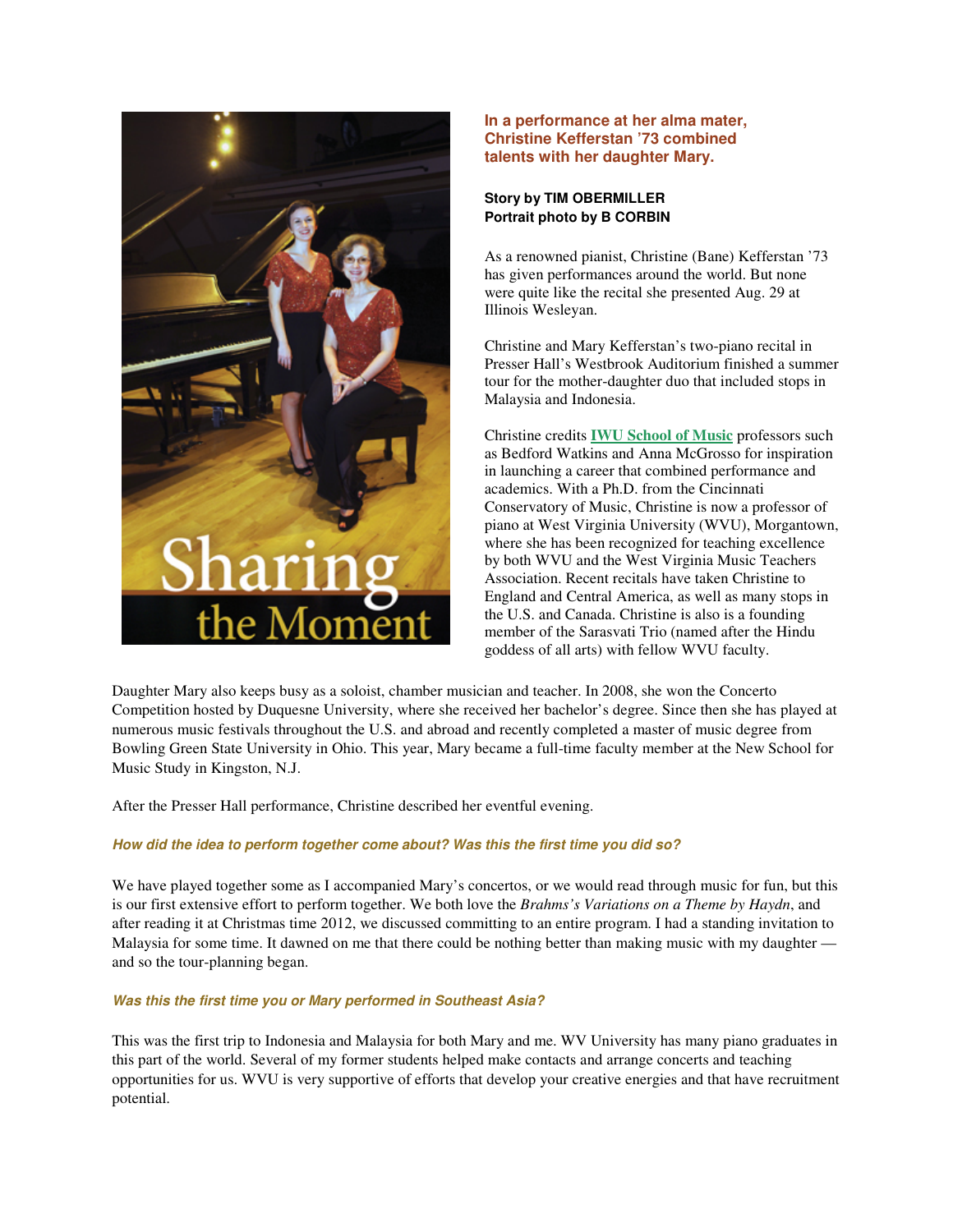#### **I know that piano duets can be a challenge, requiring great precision and also allowing for a musical dialogue between the pianists. Does it make it easier to perform as a duo with your daughter, whose performance style and personality you know so well?**

I very much enjoy chamber music and have had wonderful collaborators over the years. Working with Mary was perhaps the most joyful of experiences! We breathe alike, we have many of the same instincts, and we agree on musical decisions. We found that we did not need a lot of discussion, and in fact, we often finished each other's sentences.

#### **Were you Mary's teacher when she was a child learning to play? And are you surprised that she chose a similar path to you, performing the same instrument and also teaching?**

I was not Mary's teacher except from the kitchen when I could not resist offering "help." Her dad and I totally support her independence and sense of her own path. I am delighted that she chose music — it is a remarkably fulfilling and rewarding kind of life — but it had to be her own choice.



 **"We breathe alike, we have many of the same instincts, and we agree on musical decisions," says Christine Kefferstan, shown at left with daughter Mary, right. "We found that we did not need a lot of discussion, and in fact, we often finished each other's sentences."**

### **Regarding the IWU performance, is this the first time you have returned since your undergraduate days?**

I played two solo programs at Presser Hall over the years, but it has been quite a while. ... In fact my memories of the size of the stage, the hall, and the building itself were not nearly as accurate as I had expected. One thing I did remember — it is a beautiful place! Really quite special.

## **Did this represent a kind of homecoming for you?**

Homecoming is a good word. I grew up on a farm near Arrowsmith, Illinois, and attended Tri-Valley High School in Downs.

Many of my family were able to hear us perform together for the first time — making it a deeply personal experience for Mary and me. My mother is 86 and took it upon herself to advertise the program in the church bulletin, and to write invitations to various family friends and cousins. I reunited with a cousin who lived in Colorado until recently. In the reception line, a classmate from Tri-Valley 1969, and IWU days, Peggy McManus [class of '73] surprised me!

Perhaps most touching of all was the reunion with [retired Illinois Wesleyan music professor] John McGrosso, nearly 98 years young! His wife, Anna McGrosso [a piano specialist and accompanist for many years at IWU], was my mentor and friend for decades, helping me with issues of life and music in a way that still inspires me. John was also my coach when I accompanied his students at Wesleyan. Bill West, now a music professor at IWU, was a student at WVU in my early career. His assistance in arranging the recital and extending Wesleyan hospitality was heartwarming. So yes, the experience of returning to Wesleyan was powerful and will be remembered as the highlight of our concert tour.

### **I have read you sometimes speak before and after playing each piece. Did you do that in this case and if so, what did you share with the audience?**

Yes, I find talking to the audience relaxes me and helps me engage with the listeners. I say a bit about each piece. Sometimes it is a simple statement about why we choose a work; other times I point out something significant about